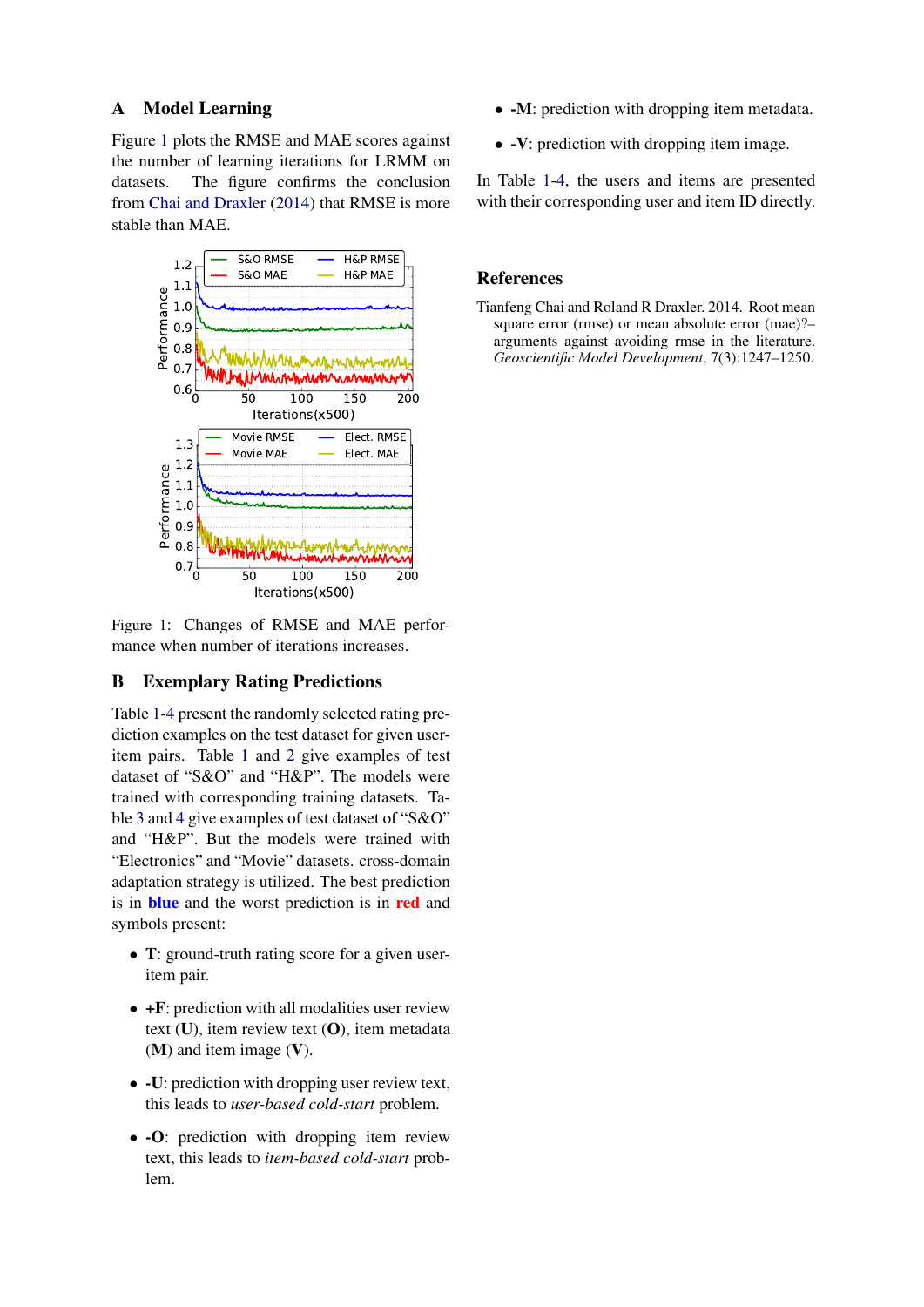<span id="page-1-0"></span>

| Item ID                  | User ID                                | T                | $+F$           | $-U$           | $\overline{\cdot 0}$ | $-M$           | $\overline{\mathbf{v}}$ |
|--------------------------|----------------------------------------|------------------|----------------|----------------|----------------------|----------------|-------------------------|
| B00322FPDU               | A2MIVOLAN127OW                         | $\overline{5.0}$ | 4.64           | 4.553          | 4.168                | 4.498          | 4.616                   |
| B002P60ZZC               | A25PA4XRMZMF0G                         | 5.0              | 4.439          | 4.35           | 4.293                | 4.417          | 4.465                   |
| B000K5Y1XM               | AC1W570QVFE9O                          | 5.0              | 4.321          | 4.31           | 4.157                | 4.272          | 4.291                   |
| B001BS2C92<br>B0017WZQDQ | A2HMG925YHACE2<br>A3KRQVQAQ0BDHH       | 5.0<br>4.0       | 3.842<br>4.408 | 4.28<br>4.21   | 3.727<br>4.21        | 3.809<br>4.358 | 3.844<br>4.395          |
| B000R9ACZC               | A2A26KED39175E                         | 1.0              | 3.772          | 4.345          | 3.52                 | 3.657          | 3.647                   |
| B000NPWVPE               | A33EMANJI78SGX                         | 4.0              | 4.361          | 4.229          | 4.229                | 4.304          | 4.345                   |
| B003K7X5AC               | A1EXGL6L0QQ0M5                         | 5.0              | 4.292          | 4.243          | 4.149                | 4.218          | 4.278                   |
| <b>B001949TKS</b>        | A02055972N4JENAU622IQ                  | 3.0              | 3.835          | 4.408          | 3.679                | 3.877          | 3.888                   |
| B004LX3AXQ<br>B003PVGA1O | A38KK0SZYEH5UD<br>A371HASQDGDDV0       | 5.0<br>5.0       | 4.639<br>4.474 | 4.555<br>4.121 | 4.288<br>4.121       | 4.578<br>4.38  | 4.6<br>4.444            |
| B004XUNDX4               | A3N2DZA2PXRRXC                         | 5.0              | 4.935          | 4.526          | 4.526                | 4.919          | 4.861                   |
| B004DT6TEK               | A3CD3GIXLTX3VI                         | 5.0              | 4.056          | 4.433          | 3.801                | 4.01           | 4.055                   |
| B0006H3N4W               | A3FIG40SDEVLO0                         | 4.0              | 4.266          | 4.132          | 4.351                | 4.225          | 4.317                   |
| B0012RI01G               | A1JZJFVE1K61LU                         | 5.0              | 3.817          | 3.717          | 4.004                | 4.225          | 3.768                   |
| B001F4S0Y8<br>B00AGB1JOO | A3PZR1PPVVQC6C<br>A18T5PMU5CD6U2       | 5.0<br>5.0       | 3.778<br>4.714 | 3.665<br>4.457 | 4.267<br>4.457       | 4.225<br>4.705 | 3.758<br>4.743          |
| B000O7HCK0               | A67IRSANB1NRA                          | 5.0              | 4.644          | 4.455          | 4.363                | 4.535          | 4.661                   |
| B0000VMX9U               | AUPGEVBC9RV12                          | 5.0              | 4.596          | 4.387          | 4.327                | 4.444          | 4.668                   |
| B00AVUJ26C               | A1H970I5EH4OZO                         | 5.0              | 4.699          | 4.305          | 4.305                | 4.594          | 4.616                   |
| B001BR1LGI               | A3SBOS17I5PNSH                         | 5.0              | 3.897          | 3.818          | 4.159                | 4.594          | 3.884                   |
| B000N8LCDS<br>B001MW31XS | A2SAKKC6L8UJAT                         | 5.0<br>5.0       | 4.706<br>4.611 | 4.242<br>4.496 | 4.242<br>4.323       | 4.598<br>4.582 | 4.677<br>4.62           |
| B0028KDC82               | A352L9PCDDK7NE<br>A2K78KQRZDQBIS       | 5.0              | 4.212          | 4.454          | 3.92                 | 4.175          | 4.268                   |
| <b>B001GE19VS</b>        | A24VLSBVOTBY85                         | 5.0              | 4.334          | 4.386          | 4.092                | 4.295          | 4.357                   |
| B00162PQSW               | A3Q5X21RR0HQJY                         | 5.0              | 4.355          | 4.483          | 4.074                | 4.296          | 4.358                   |
| B001BR2XH4               | A1Z44EKDPMCS1O                         | 5.0              | 4.242          | 4.492          | 3.914                | 4.166          | 4.225                   |
| B0000CG813               | A30EBGWO7F10BP                         | 3.0<br>5.0       | 4.668<br>4.447 | 4.306<br>4.573 | 4.306<br>4.002       | 4.584          | 4.624                   |
| B00BPIGZY6<br>B000TG9RCC | A10IUD3BI0K5HC<br>AB2W04NI4OEAD        | 5.0              | 4.406          | 4.322          | 4.259                | 4.332<br>4.361 | 4.416<br>4.433          |
| B00004T69F               | A10LVI0QQ1M7WR                         | 2.0              | 3.603          | 4.227          | 3.458                | 3.488          | 3.616                   |
| B001SGZI7U               | A3B40LMHFP8M3U                         | 5.0              | 4.692          | 4.445          | 4.382                | 4.631          | 4.708                   |
| B004H9DO4Y               | A1DA2DLNN6T0                           | 4.0              | 4.561          | 4.347          | 4.308                | 4.452          | 4.508                   |
| B000P3WPKK               | A1EE1HLYUIJPIG                         | 5.0              | 4.53           | 4.42           | 4.261                | 4.477          | 4.472                   |
| B00278XO0Q<br>B000H6P5IE | A3TI6V32Y7ZY14<br>A56RDH3IBN7MU        | 5.0<br>3.0       | 4.225<br>3.974 | 4.368<br>4.342 | 4.026<br>3.821       | 4.136<br>3.943 | 4.192<br>3.983          |
| B00BFCWA1E               | A8OPMR1382E7P                          | 3.0              | 3.964          | 4.388          | 3.737                | 3.874          | 3.977                   |
| B00LA12PNI               | A1PI8VBCXXSGC7                         | 5.0              | 4.464          | 4.348          | 4.197                | 4.32           | 4.494                   |
| B00005AM87               | A21CR6QBS7CAFR                         | 5.0              | 4.889          | 4.523          | 4.471                | 4.839          | 4.872                   |
| B004O6AHWM<br>B003BS2PW4 | A33UO20BOT6TE9<br>A29U0PFLZLFS0Z       | 3.0<br>5.0       | 3.946<br>4.413 | 4.081<br>4.459 | 4.098<br>4.07        | 3.96<br>4.357  | 4.012<br>4.338          |
| B00DGAW3LA               | A14ZSYKIW9VF66                         | 5.0              | 4.471          | 4.373          | 4.258                | 4.394          | 4.521                   |
| B001IBIQ5Q               | A2MBYDJV2VGHMO                         | 2.0              | 4.157          | 4.45           | 3.823                | 4.025          | 4.147                   |
| B00FM9OBQS               | A2WKEOZDXD9YUQ                         | 5.0              | 4.243          | 4.448          | 3.944                | 4.214          | 4.284                   |
| 7245456313               | A8N56ELQ4JYID                          | 5.0              | 4.589          | 4.44           | 4.331                | 4.592          | 4.647                   |
| B001C5ZPBG<br>B0000C51OZ | A35C706TCG46ID<br>A2DJ8N25WTJHGX       | 5.0<br>5.0       | 4.419<br>4.506 | 4.322<br>4.413 | 4.243<br>4.274       | 4.37<br>4.463  | 4.348<br>4.531          |
| B000P1RO7Q               | A1WWLPA4ONT88B                         | 4.0              | 3.811          | 4.3            | 3.611                | 3.696          | 3.745                   |
| B00C2G58U2               | A19Q4XTJXXC2ON                         | 5.0              | 4.168          | 4.252          | 4.085                | 4.119          | 4.199                   |
| B0015R1NE4               | A3L1RIEAPX26O2                         | 4.0              | 4.223          | 4.309          | 4.051                | 4.169          | 4.227                   |
| B008I4XFWU               | A2MKWD9PM2BE6P                         | 4.0              | 4.144          | 4.468          | 4.468                | 4.1            | 4.194                   |
| B007RGKAGY<br>B00591F7M6 | AGNE7UKOB6BDZ<br>A3UX01P6UL6KIP        | 4.0<br>5.0       | 4.578<br>4.354 | 4.502<br>4.359 | 4.272<br>4.135       | 4.526<br>4.256 | 4.608<br>4.337          |
| B0017KYWOW               | A2UHA46FEVEVJ6                         | 5.0              | 4.673          | 4.403          | 4.403                | 4.587          | 4.637                   |
| B000A8C5MS               | AQC13YQ3J7V8E                          | 5.0              | 4.467          | 4.382          | 4.217                | 4.328          | 4.45                    |
| B00I0HQ4MS               | AWHZOUIO0VO7M                          | 5.0              | 4.752          | 4.542          | 4.374                | 4.694          | 4.781                   |
| B0036N474S               | ASTN4Q9E5IX9Y                          | 5.0              | 4.397          | 4.469          | 4.097                | 4.318          | 4.377                   |
| B000NOO3ZQ               | A22RY8N8CNDF3A                         | 5.0              | 4.626          | 4.419          | 4.329                | 4.579          | 4.669                   |
| B005EMBEI6<br>B0019GJZXW | A2D25FRJ25MO6M<br>ATZJNEXX7LWD3        | 5.0<br>4.0       | 4.381<br>3.668 | 4.334<br>4.296 | 4.285<br>3.534       | 4.343<br>3.679 | 4.413<br>3.759          |
| B002QEDRI0               | A1SN0B1U20G786                         | 5.0              | 4.437          | 4.428          | 4.169                | 4.377          | 4.42                    |
| B0000C50HM               | A1JJ1ZYNDNSX5P                         | 5.0              | 4.56           | 4.352          | 4.352                | 4.544          | 4.574                   |
| B00162RM3E               | A2HG37UWGBAD9H                         | 5.0              | 4.496          | 4.488          | 4.176                | 4.422          | 4.465                   |
| B002E6R6B4               | <b>АЗНОВКСҮЈҒ9ҒНZ</b>                  | 5.0              | 4.511          | 4.279          | 4.279                | 4.405          | 4.425                   |
| B002RO1E70<br>B000IXG44U | <b>AXFSJQBI1FLZW</b><br>A1S4UBWYVC7FKW | 5.0<br>5.0       | 4.755<br>4.695 | 4.572<br>4.503 | 4.426<br>4.455       | 4.702<br>4.7   | 4.764<br>4.801          |
| B00162QGLS               | A1LUED1K042KC0                         | 4.0              | 4.013          | 4.446          | 4.446                | 3.814          | 3.919                   |
| B001UERXOQ               | A171L9DKOSZ8S1                         | 4.0              | 4.329          | 4.329          | 4.145                | 4.245          | 4.296                   |
| B001HBHNM4               | AT3P5KJQPK8H3                          | 3.0              | 4.171          | 4.232          | 4.093                | 4.102          | 4.194                   |
| B000FXZV4W               | A1JS5THY0EH2PS                         | 5.0              | 4.332          | 4.256          | 4.202                | 4.241          | 4.341                   |

Table 1: Illustrative test examples of rating prediction on S&O datatset.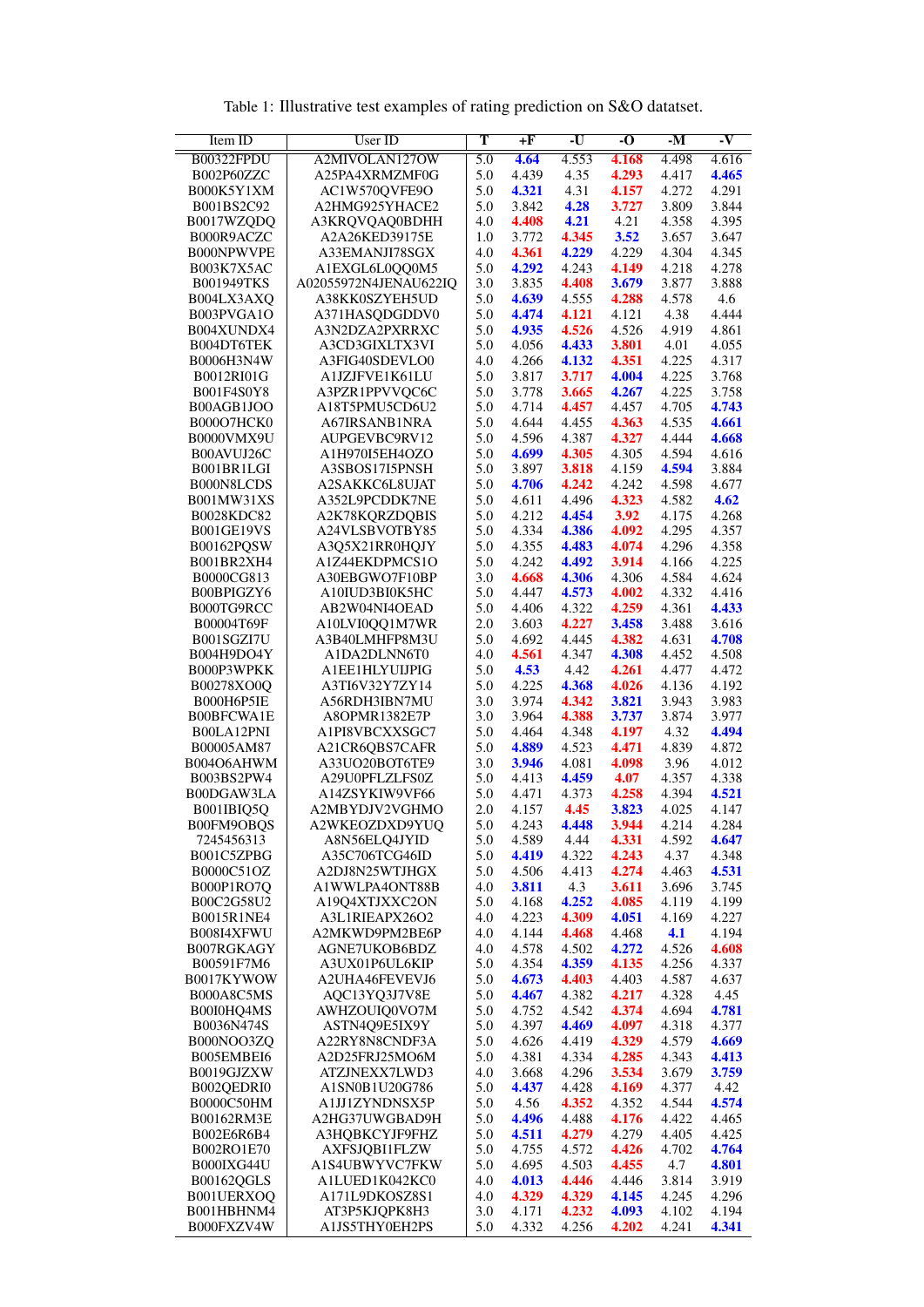<span id="page-2-0"></span>

| Item ID                         | <b>User ID</b>                          | $\overline{\text{T}}$ | $+F$           | $-U$           | $\overline{\bf 0}$ | $-M$           | -V             |
|---------------------------------|-----------------------------------------|-----------------------|----------------|----------------|--------------------|----------------|----------------|
| B0037KMI0U                      | A20MMOYFA8BTNR                          | $\overline{5.0}$      | 4.466          | 4.338          | 3.992              | 4.458          | 4.391          |
| B000052XB5                      | A171XR563SZDLR                          | 1.0                   | 2.211          | 3.94           | 3.94               | 2.09           | 2.055          |
| <b>B00068JBIS</b>               | A2ILV6IPPW6W7I                          | 2.0                   | 3.912          | 3.749          | 3.978              | 3.841          | 3.859          |
| B0038B3AGO<br>B008R5W15M        | A2VK5UG43AV30U<br>A3NM1MT3Q2FHXV        | 5.0<br>4.0            | 4.314<br>3.293 | 4.044<br>3.245 | 4.044<br>3.859     | 4.346<br>4.346 | 4.33<br>3.271  |
| <b>B0058A9HLK</b>               | A1KHFO37SJWIRR                          | 5.0                   | 4.678          | 4.249          | 4.249              | 4.64           | 4.66           |
| B001A0C7E6                      | A1UM2Y9A9TCJXU                          | 5.0                   | 4.64           | 4.217          | 4.217              | 4.724          | 4.746          |
| B00CWNMR5Y                      | ARTA78TP6H73D                           | 5.0                   | 4.64           | 4.366          | 4.183              | 4.678          | 4.672          |
| <b>B00336EUUE</b>               | A33TRNCQK4IUO7                          | 3.0                   | 3.496          | 3.318          | 4.209              | 3.51           | 3.589          |
| B005FTK7F4                      | A28TF49GADWWR9                          | 4.0                   | 3.615          | 4.067          | 3.441              | 3.607          | 3.608          |
| B004H7GB9G<br>B007RVX9YO        | AJBLCBYL4VG8X                           | 5.0<br>5.0            | 4.928<br>4.416 | 4.153<br>4.222 | 4.153<br>4.006     | 4.853<br>4.403 | 4.84<br>4.417  |
| B004N8TTBQ                      | A3H6H5TOAVHN30<br>AR64P9P1IOZA6         | 5.0                   | 4.775          | 4.273          | 4.273              | 4.838          | 4.804          |
| B00G7PCKI2                      | A105S56ODHGJEK                          | 5.0                   | 4.344          | 4.267          | 3.825              | 4.249          | 4.275          |
| B001OOLLVS                      | A2HS7K379UG0G5                          | 5.0                   | 4.475          | 4.161          | 4.161              | 4.463          | 4.474          |
| <b>B001TLU5S6</b>               | A168UTC2EFSGQL                          | 5.0                   | 4.162          | 3.559          | 4.509              | 4.184          | 4.197          |
| B000668QYU                      | A1SAZB83QFR0W2                          | 5.0                   | 4.561          | 4.239          | 4.208              | 4.567          | 4.634          |
| B004L4AMIQ                      | A1L3XMZBKMU6QG                          | 3.0                   | 3.858          | 3.698          | 4.261              | 3.971          | 3.956          |
| <b>B0013OSO0K</b><br>B001RYEETQ | A1UOAA1QWBFETG<br>AT96TYI24GKXH         | 5.0<br>3.0            | 4.567<br>2.023 | 4.245<br>3.255 | 4.184<br>2.748     | 4.559<br>1.983 | 4.536<br>1.964 |
| <b>B0058AARI2</b>               | A3O9A7B0KJO88B                          | 3.0                   | 2.878          | 3.443          | 3.443              | 3.086          | 2.87           |
| B0013OUJPS                      | AOLL2R1PPR46X                           | 3.0                   | 4.226          | 4.258          | 3.977              | 3.086          | 4.245          |
| B005ACNPLO                      | A2N9Y04UFXIN8B                          | 4.0                   | 4.192          | 3.711          | 4.343              | 4.14           | 4.106          |
| B003ZYM5NI                      | A2CNGARED6OWWU                          | 1.0                   | 3.53           | 3.495          | 3.808              | 3.555          | 3.498          |
| <b>B007762NQE</b>               | A2KJ9CEH371YUN                          | 5.0                   | 4.028          | 3.73           | 4.247              | 4.104          | 4.048          |
| <b>B00288UESA</b>               | ATHQP2NQRWWDA                           | 5.0                   | 4.768          | 4.106          | 4.106              | 4.836          | 4.848          |
| B0033WT4ZO<br>B00JZRX9SE        | AX5E1Q0LNLOHG<br>A537XC69FAD3J          | 4.0<br>5.0            | 4.388<br>4.912 | 4.408<br>4.351 | 3.992<br>4.351     | 4.836<br>4.929 | 4.405<br>4.919 |
| B0072DAZEE                      | A110TLEDSW8ZXD                          | 4.0                   | 3.897          | 3.748          | 3.985              | 3.891          | 3.827          |
| B007DKVI4C                      | A3UW0PQLDUACMH                          | 4.0                   | 3.617          | 3.037          | 3.037              | 3.666          | 3.699          |
| B001F51VS4                      | A1B05INWIDZ74O                          | 3.0                   | 4.501          | 4.21           | 4.181              | 4.49           | 4.467          |
| B0087TNBUC                      | A134C9GVEU5TQE                          | 2.0                   | 1.46           | 1.11           | 2.537              | 4.49           | 1.422          |
| B00AW6YQVQ                      | A1VKAY0XWLA2CY                          | 2.0                   | 2.718          | 2.238          | 4.36               | 2.914          | 2.813          |
| B001G7QG72                      | AX1TLM9RLP72L                           | 5.0<br>4.0            | 4.683<br>4.253 | 4.052<br>4.281 | 4.052<br>3.849     | 4.68<br>4.68   | 4.662<br>4.26  |
| B0047FPM16<br>B00DCAJ6TG        | A3JB405VRAERCS<br>A11J1FHCK5U06J        | 4.0                   | 5.036          | 4.347          | 4.347              | 4.972          | 5.111          |
| B001BJHCVO                      | ALVYD6HBLYI0W                           | 4.0                   | 3.506          | 3.409          | 4.005              | 3.449          | 3.466          |
| B002YD8GBG                      | A22I55P15NSAOX                          | 5.0                   | 4.552          | 4.54           | 3.894              | 4.514          | 4.498          |
| B003LBYB3M                      | AGX0QBT90WAC6                           | 2.0                   | 4.372          | 4.335          | 3.898              | 4.283          | 4.317          |
| B00CHI16K6                      | A21OBYW0N5ENS7                          | 4.0                   | 4.332          | 3.877          | 3.877              | 4.288          | 4.315          |
| <b>B00FZHUGVQ</b>               | A34GM17T6WTJDK                          | 5.0                   | 4.063          | 3.912          | 3.912              | 4.018          | 4.057          |
| <b>B00020I9II</b><br>B005QEP6TK | <b>ABTUKJSZV4STB</b><br>A1S7VZIS6VUWD7  | 4.0<br>5.0            | 4.505<br>4.441 | 4.611<br>3.92  | 4.214<br>3.92      | 4.018<br>4.409 | 4.595<br>4.38  |
| B00185OLEW                      | A2APTUY7J8CN29                          | 5.0                   | 4.782          | 4.079          | 4.079              | 4.798          | 4.782          |
| B0077EA8DO                      | A2CKI7D9CTDZYR                          | 4.0                   | 3.3            | 3.027          | 4.077              | 3.193          | 3.269          |
| B000HA8M4E                      | A35SJXBGJG948J                          | 5.0                   | 4.643          | 4.364          | 4.183              | 4.64           | 4.566          |
| <b>B0006U6IMI</b>               | A2A38CL5LF29VX                          | 4.0                   | 4.411          | 3.84           | 3.84               | 4.408          | 4.454          |
| B000BNWN56                      | A3TAS1AG6FMBQW                          | 5.0                   | 4.812          | 4.295          | 4.295              | 4.912          | 4.903          |
| <b>B000FRIWUS</b><br>B008KEHA2E | AT9SMMJFVZOKW<br>A25C2M3QF9G7OQ         | 5.0<br>4.0            | 4.851<br>4.236 | 4.34<br>4.299  | 4.34<br>3.87       | 4.945<br>4.945 | 4.976<br>4.245 |
| <b>B00006L9CA</b>               | A1115ST6F5CWYP                          | 5.0                   | 4.171          | 3.827          | 4.294              | 4.166          | 4.14           |
| B00014EWUO                      | A2JK2F69GDATO0                          | 5.0                   | 4.7            | 4.322          | 4.322              | 4.754          | 4.776          |
| B004WPJBDG                      | A37FFWZUGO8L7W                          | 4.0                   | 4.375          | 4.083          | 4.083              | 4.446          | 4.459          |
| B0038NB8M0                      | A1OATQG6MDSMID                          | 1.0                   | 2.587          | 4.207          | 2.379              | 2.493          | 2.592          |
| B0085YJ41O                      | AO96PLO6E3MJC                           | 4.0                   | 4.016          | 3.852          | 3.852              | 4.03           | 4.071          |
| B005G4YCHW<br>B000JJH3MU        | A2S1E1WRYIVT7R<br><b>A21VZDJXHITESS</b> | 5.0<br>5.0            | 5.217<br>4.698 | 4.53<br>4.313  | 4.53<br>4.265      | 5.313<br>4.779 | 5.299<br>4.729 |
| B00HBBX4EA                      | AS44QEHT3KSPK                           | 5.0                   | 4.532          | 4.287          | 4.109              | 4.468          | 4.507          |
| B003WJD8HI                      | A3CG93783LP0FO                          | 4.0                   | 3.975          | 4.05           | 3.79               | 3.968          | 3.921          |
| B004NSUMTO                      | AR1T36GLLAFFX                           | 4.0                   | 4.36           | 4.404          | 3.987              | 3.968          | 4.323          |
| B004Y9AINC                      | A1WVM25ZPNU32A                          | 4.0                   | 3.559          | 3.406          | 4.116              | 3.541          | 3.586          |
| B004U3Y9FU                      | A34ATWL87P8HDL                          | 5.0                   | 4.297          | 4.403          | 3.845              | 4.332          | 4.294          |
| B00FT8ZHHE                      | A21ZE48YPVAE4A<br>A1FF092PR1359L        | 5.0                   | 4.825          | 4.15           | 4.15               | 4.897<br>3.333 | 4.913          |
| B000GG15YS<br>B000GCED9G        | A11F60W72FUBH8                          | 3.0<br>5.0            | 3.496<br>4.471 | 4.471<br>3.968 | 2.884<br>3.968     | 4.382          | 3.339<br>4.468 |
| B000KBNPQ0                      | A25QXWTEABEZ4R                          | 5.0                   | 4.683          | 4.072          | 4.072              | 4.634          | 4.638          |
| B0014XHC6M                      | AM6O8240VDHZ5                           | 4.0                   | 2.96           | 2.857          | 3.726              | 4.634          | 3.006          |
| B0070252GI                      | A2AF9PR2RWX5H1                          | 5.0                   | 4.572          | 4.307          | 4.195              | 4.613          | 4.581          |
| B006L10EJO                      | AF0E5TGS52NRD                           | 5.0                   | 4.327          | 4.369          | 3.961              | 4.334          | 4.334          |
| B0007A2E0W                      | A36JO8IHKYBMMJ                          | 3.0                   | 4.169          | 4.18           | 3.903              | 4.001          | 4.136          |

Table 2: Illustrative test examples of rating prediction on H&P datatset.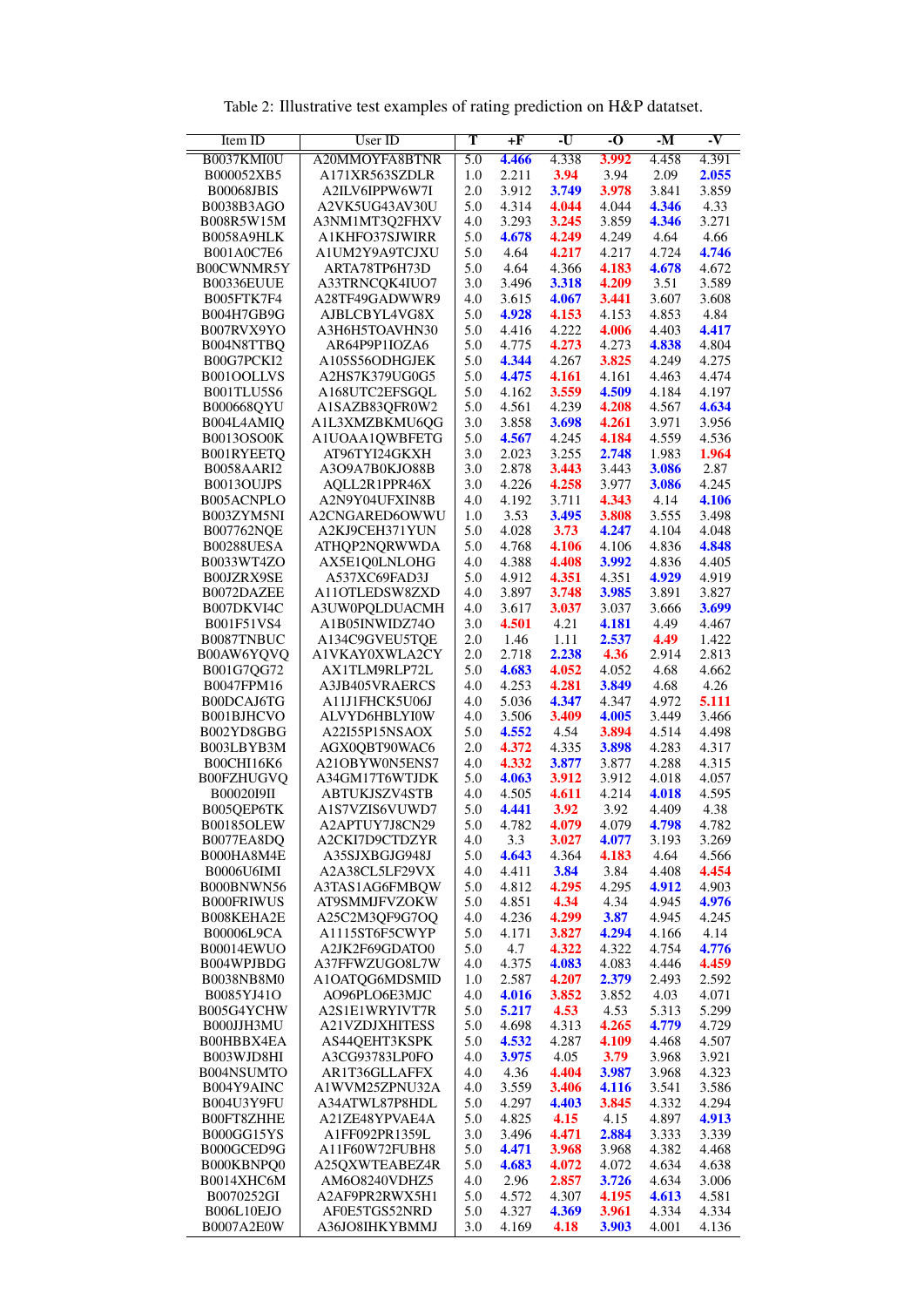<span id="page-3-0"></span>Table 3: Illustrative test examples of rating prediction on S&O datatset in cross domain adaptation. The pre-trained model is based on Electronics dataset.

| Item ID                         | <b>User ID</b>                   | т                | $+F$           | -U             | -0             | $-M$           | $\overline{\mathbf{v}}$ |
|---------------------------------|----------------------------------|------------------|----------------|----------------|----------------|----------------|-------------------------|
| B0017X3EKM                      | ACJN23C0Y1GGU                    | $\overline{3.0}$ | 4.474          | 4.298          | 4.197          | 4.406          | 4.39                    |
| B000KDM3BG                      | A13SV7V95KQBXQ                   | 5.0              | 4.512          | 4.176          | 4.176          | 4.606          | 4.61                    |
| B001P4FNCU                      | A11X5OHQLEYY7L                   | 5.0              | 5.028          | 4.666          | 4.525          | 5.148          | 5.097                   |
| B009LOSKLM<br><b>B001R67OBE</b> | A2FICQ6IEJFK9D<br>A12R3YGEHW7D8G | 3.0<br>5.0       | 4.155<br>3.435 | 3.72<br>3.414  | 4.401<br>3.754 | 4.236<br>4.236 | 4.13<br>3.421           |
| B007TRGZ7Y                      | A3QQZO3PJ41GZG                   | 4.0              | 3.262          | 4.236          | 3.144          | 3.365          | 3.187                   |
| B000N5UV4C                      | A2TZD7OY7A7XUA                   | 3.0              | 4.2            | 4.479          | 3.67           | 4.241          | 4.158                   |
| B006J64XBQ                      | A163KRCXD2S2BV                   | 5.0              | 2.894          | 2.883          | 4.069          | 3.873          | 2.905                   |
| B001HBHNHE                      | A3N2DZA2PXRRXC                   | 5.0              | 4.453          | 4.008          | 4.008          | 4.467          | 4.474                   |
| <b>B002OAU30G</b>               | A2BOL8LPXCPWKV                   | 4.0              | 5.211          | 5.215          | 4.602          | 4.467          | 5.13                    |
| B0042FJH5S                      | A1FIJV02FOE0FR                   | 5.0              | 4.518          | 4.511          | 4.105          | 4.56           | 4.456                   |
| <b>B000FICBEU</b>               | A1FZAZE34727U5                   | 4.0              | 4.404          | 4.301          | 4.174          | 4.434          | 4.455                   |
| B0014VTRF8<br>B008CI7QTU        | A3QKUOHGH6SUNB<br>A3CCJKIO1ZIVAO | 4.0<br>5.0       | 4.488<br>4.177 | 4.364<br>4.11  | 4.1<br>4.068   | 4.478<br>4.111 | 4.405<br>4.094          |
| B0015RDJZK                      | A2BYV7S1QP2YIG                   | 3.0              | 4.675          | 4.374          | 4.214          | 4.681          | 4.752                   |
| B001B7ZB4Q                      | A2872HUELOYZW8                   | 3.0              | 4.088          | 4.214          | 3.992          | 4.17           | 4.137                   |
| B00363WYWU                      | A3ASLNUBBSSOOL                   | 4.0              | 4.214          | 4.304          | 3.932          | 4.17           | 4.215                   |
| B006O82JYW                      | A25C2M3QF9G7OQ                   | 3.0              | 3.827          | 4.165          | 3.737          | 3.784          | 3.789                   |
| B001AX6MMG                      | A17TGD0FLF5U89                   | 5.0              | 3.39           | 4.093          | 3.32           | 3.44           | 3.322                   |
| B004FOV89E                      | A2NLMNMG5AT2JR                   | 5.0              | 4.412          | 4.456          | 4.057          | 4.332          | 4.362                   |
| B00C586H3E<br><b>B000ELSSZE</b> | A13YGY4FR9XNJ3                   | 4.0<br>4.0       | 4.722<br>4.242 | 4.75<br>4.427  | 4.305<br>4.427 | 4.332<br>4.221 | 4.68<br>4.275           |
| B00CPCHBCQ                      | A31CCYZHA9LA0M<br>A11E9KUJDWNPD2 | 5.0              | 4.08           | 4.135          | 3.947          | 4.128          | 4.071                   |
| B001T7QJ9O                      | A1NT4YYVBMS2EE                   | 4.0              | 4.742          | 4.835          | 4.235          | 4.128          | 4.737                   |
| B000FU4HTA                      | APTLIEGQJ7M8D                    | 5.0              | 4.562          | 4.207          | 4.207          | 4.501          | 4.515                   |
| B004GYIE5E                      | A3GG3DJH47CTZ5                   | 5.0              | 4.414          | 4.451          | 3.963          | 4.366          | 4.355                   |
| B000F7P292                      | <b>AYHHDGOBNKHDE</b>             | 3.0              | 4.419          | 4.132          | 4.132          | 4.441          | 4.448                   |
| B0035KW3WU                      | A35PG2QRIZB4TS                   | 5.0              | 4.971          | 4.525          | 4.358          | 4.906          | 5.008                   |
| B00C5RO28M                      | A34JMO83CXVDLV                   | 5.0              | 4.456          | 4.369          | 4.099          | 4.419          | 4.429                   |
| B0013ASG3E<br>B005BJU3NE        | A1WEDIT6PNQOI2<br>AL8KY5MD92YE0  | 5.0<br>4.0       | 4.492<br>4.15  | 4.265<br>4.299 | 4.168<br>3.959 | 4.588<br>4.155 | 4.428<br>4.233          |
| B0007ZF4Q8                      | ABKUJX7YJZ3DA                    | 5.0              | 4.651          | 4.488          | 4.15           | 4.654          | 4.578                   |
| B002HOFBQU                      | AAWDMELHNPBL4                    | 4.0              | 4.258          | 3.978          | 3.978          | 4.159          | 4.16                    |
| B00069PPC8                      | A1WCA4LG7UOZHF                   | 3.0              | 4.65           | 4.434          | 4.225          | 4.694          | 4.726                   |
| <b>B006OU4E4S</b>               | A1BI06MVLKB3WC                   | 5.0              | 4.303          | 4.39           | 4.003          | 4.326          | 4.314                   |
| B000UGYWTO                      | A4SYLZT0PGE96                    | 5.0              | 4.497          | 4.271          | 4.271          | 4.549          | 4.407                   |
| B004TDPSGU                      | A2PSTWYS4P4LQZ                   | 3.0              | 4.148          | 4.038          | 4.038          | 4.121          | 4.155                   |
| B008H7PSUA<br>B00794VUJ0        | A2LDUY2YY28NVG<br>AFNYEP9UND180  | 4.0<br>3.0       | 4.089<br>3.572 | 4.401<br>4.078 | 4.401<br>4.078 | 3.883<br>3.585 | 3.971<br>3.596          |
| B00266AHQ8                      | A3ENST25GT2KH                    | 5.0              | 4.871          | 4.592          | 4.465          | 4.84           | 4.952                   |
| B00165Q944                      | AA808VC64TIWC                    | 4.0              | 3.439          | 4.077          | 3.272          | 3.426          | 3.334                   |
| B000BO4O5M                      | A1GSJN6HE8W884                   | 5.0              | 3.783          | 4.125          | 4.125          | 3.83           | 3.818                   |
| B00AAGLS8W                      | A8OHK6XIOV9HL                    | 4.0              | 3.784          | 4.101          | 3.699          | 3.878          | 3.862                   |
| B002I02HQU                      | A176Y7DNY6H2DN                   | 4.0              | 3.965          | 3.893          | 3.993          | 3.906          | 3.937                   |
| B0055NW8FW                      | AY2MBJ5FRSZAN                    | 4.0              | 4.244          | 4.389          | 3.891          | 4.187          | 4.226                   |
| B000M0MJU2<br>B004K1D9NA        | ALESAZTNX7XZC<br>A2TI79NM4NCEUI  | 5.0<br>4.0       | 4.012<br>4.525 | 4.191<br>4.564 | 3.976<br>4.193 | 3.989<br>3.989 | 4.0<br>4.5              |
| B000AQABOY                      | A2Q9ORIBPMCZ40                   | 5.0              | 4.546          | 4.188          | 4.188          | 4.569          | 4.475                   |
| B001UFU9T6                      | A2HY1IGOK2MX5G                   | 5.0              | 4.623          | 4.575          | 4.07           | 4.6            | 4.561                   |
| B004C94X12                      | AI6NBGAUIYS16                    | 1.0              | 3.864          | 4.361          | 3.589          | 3.942          | 3.916                   |
| B0074FI28O                      | AX1XAET3GDV0P                    | 5.0              | 4.727          | 4.414          | 4.414          | 4.868          | 4.734                   |
| B001DCB61Q                      | A3DLSOMJRNDOKA                   | 5.0              | 4.658          | 4.296          | 4.296          | 4.647          | 4.706                   |
| B00168K3IY                      | A3P09N99T4VIXZ                   | 5.0              | 3.938          | 4.151          | 3.749          | 3.897          | 3.907                   |
| B000F7VV56<br>B008KS4DGQ        | AGDH4IDGDNPTZ<br>A15KLG5DK0BZHG  | 2.0<br>4.0       | 3.804<br>4.389 | 4.173<br>4.444 | 3.527<br>3.945 | 3.808<br>3.808 | 3.702<br>4.387          |
| B004HIFS26                      | A2QGCMZ0K7XMC                    | 5.0              | 4.444          | 4.191          | 4.191          | 4.427          | 4.431                   |
| B0010O748Q                      | A4XA34LFWC07K                    | 4.0              | 4.52           | 4.055          | 4.055          | 4.507          | 4.511                   |
| B000A8BSK8                      | A2N5YHZS9HH0OL                   | 3.0              | 2.909          | 4.045          | 4.045          | 2.982          | 2.962                   |
| <b>B0013E5N5E</b>               | A276Z3OL222ECU                   | 4.0              | 4.513          | 4.147          | 4.147          | 4.508          | 4.499                   |
| B002HSSJIS                      | A3G34L1Q2WWHPR                   | 4.0              | 3.897          | 4.499          | 3.454          | 4.048          | 3.991                   |
| B000VT2HKQ                      | A3MR3BPIY2YNEJ                   | 5.0              | 3.712          | 4.158          | 4.158          | 3.787          | 3.703                   |
| B000093ILT<br>B000ASB66E        | A3R90LTE5PFBLO                   | 4.0<br>5.0       | 3.788<br>4.946 | 4.145<br>4.573 | 3.673<br>4.406 | 3.79<br>4.931  | 3.701<br>4.947          |
| B0030H59PG                      | A13YSL2NNQHVSC<br>A38DKP5LURJEIR | 2.0              | 4.003          | 4.506          | 3.647          | 3.954          | 3.958                   |
| B002E6X44C                      | A2T0DCJT1DSMGZ                   | 3.0              | 4.363          | 4.271          | 4.087          | 4.318          | 4.284                   |
| 7245456313                      | APS831ZLF95PS                    | 4.0              | 4.265          | 4.063          | 4.063          | 4.253          | 4.262                   |
| B001BR4R6E                      | AFXXS6KIJ9E83                    | 4.0              | 4.964          | 4.524          | 4.219          | 4.922          | 4.868                   |
| B005ZEND7I                      | A12B0EANN581RD                   | 5.0              | 3.939          | 3.867          | 3.984          | 4.922          | 3.98                    |
| B002TUSK06                      | A98EMXHC6883S                    | 5.0              | 4.291          | 4.449          | 3.865          | 4.301          | 4.278                   |